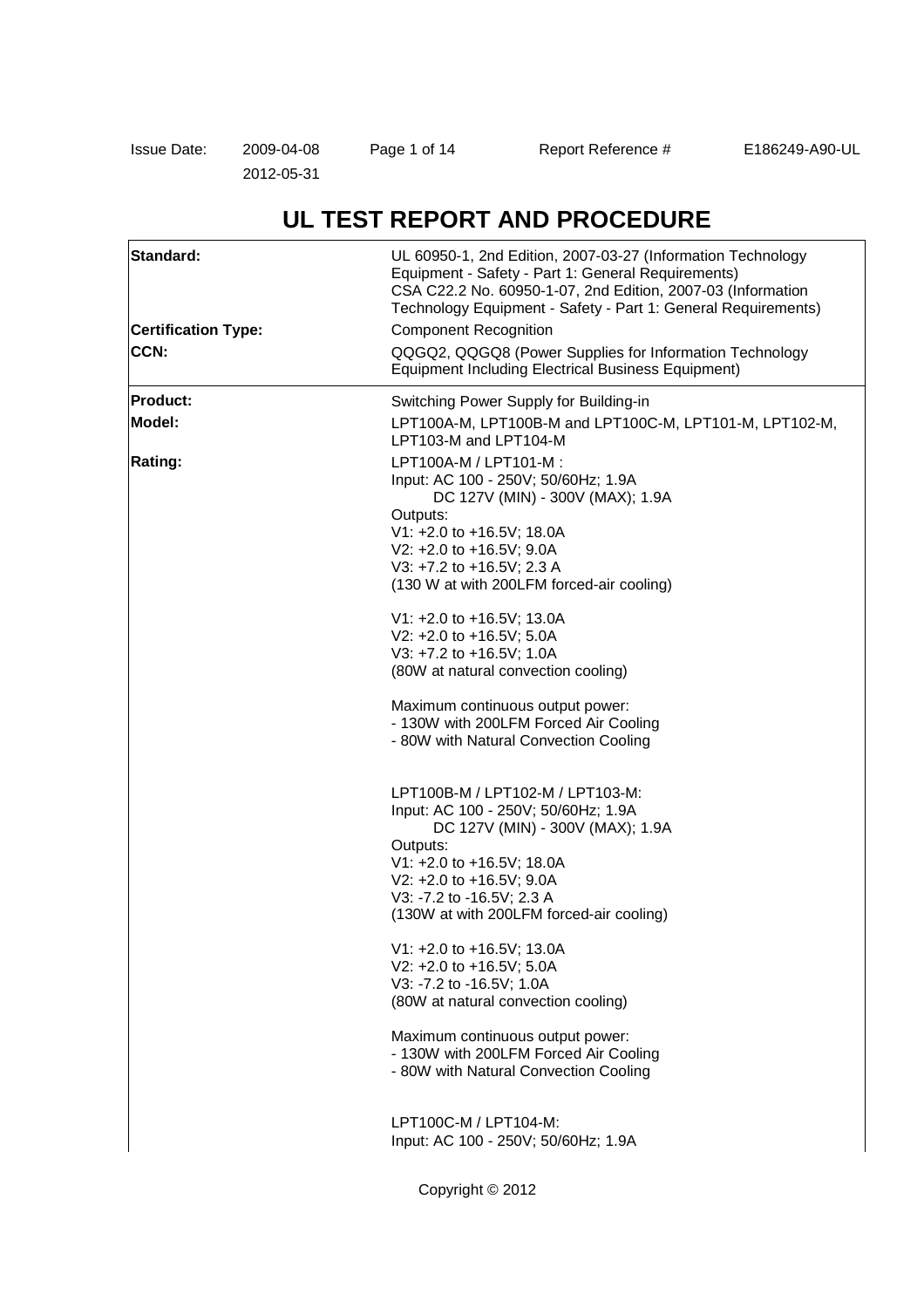| <b>Issue Date:</b> | 2009-04-08<br>2012-05-31           | Page 2 of 14                                                                                           | Report Reference #                                                                                                                                                                                                                                                                                                                              | E186249-A90-UL |
|--------------------|------------------------------------|--------------------------------------------------------------------------------------------------------|-------------------------------------------------------------------------------------------------------------------------------------------------------------------------------------------------------------------------------------------------------------------------------------------------------------------------------------------------|----------------|
|                    |                                    | Outputs:                                                                                               | DC 127V (MIN) - 300V (MAX); 1.9A<br>V1: $+2.0$ to $+16.5$ V; 18.0A<br>V2: +21.6 to +28.8V; 3.0A<br>V3: +7.2 to +16.5V; 2.3 A<br>(130 W at with 200LFM forced-air cooling)<br>V1: $+2.0$ to $+16.5$ V; 13.0A<br>V2: +21.6 to +28.8V; 1.5A<br>V3: +7.2 to +16.5V; 1.0A<br>(80W at natural convection cooling)<br>Maximum continuous output power: |                |
|                    |                                    |                                                                                                        | - 130W with 200LFM Forced Air Cooling<br>- 80W with Natural Convection Cooling                                                                                                                                                                                                                                                                  |                |
|                    | <b>Applicant Name and Address:</b> | <b>ASTEC INTERNATIONAL LTD</b><br>16TH FL<br>LU PLAZA<br>2 WING YIP ST, KWUN TONG<br>KOWLOON HONG KONG |                                                                                                                                                                                                                                                                                                                                                 |                |

This is to certify that representative samples of the products covered by this Test Report have been investigated in accordance with the above referenced Standards. The products have been found to comply with the requirements covering the category and the products are judged to be eligible for Follow-Up Service under the indicated Test Procedure. The manufacturer is authorized to use the UL Mark on such products which comply with this Test Report and any other applicable requirements of UL LLC ('UL') in accordance with the Follow-Up Service Agreement. Only those products which properly bear the UL Mark are considered as being covered by UL's Follow-Up Service under the indicated Test Procedure.

The applicant is authorized to reproduce the referenced Test Report provided it is reproduced in its entirety.

UL authorizes the applicant to reproduce the latest pages of the referenced Test Report consisting of the first page of the Specific Technical Criteria through to the end of the Conditions of Acceptability.

Any information and documentation involving UL Mark services are provided on behalf of UL LLC (UL) or any authorized licensee of UL.

Prepared by: Suki Kwong Reviewed by: Ken Ho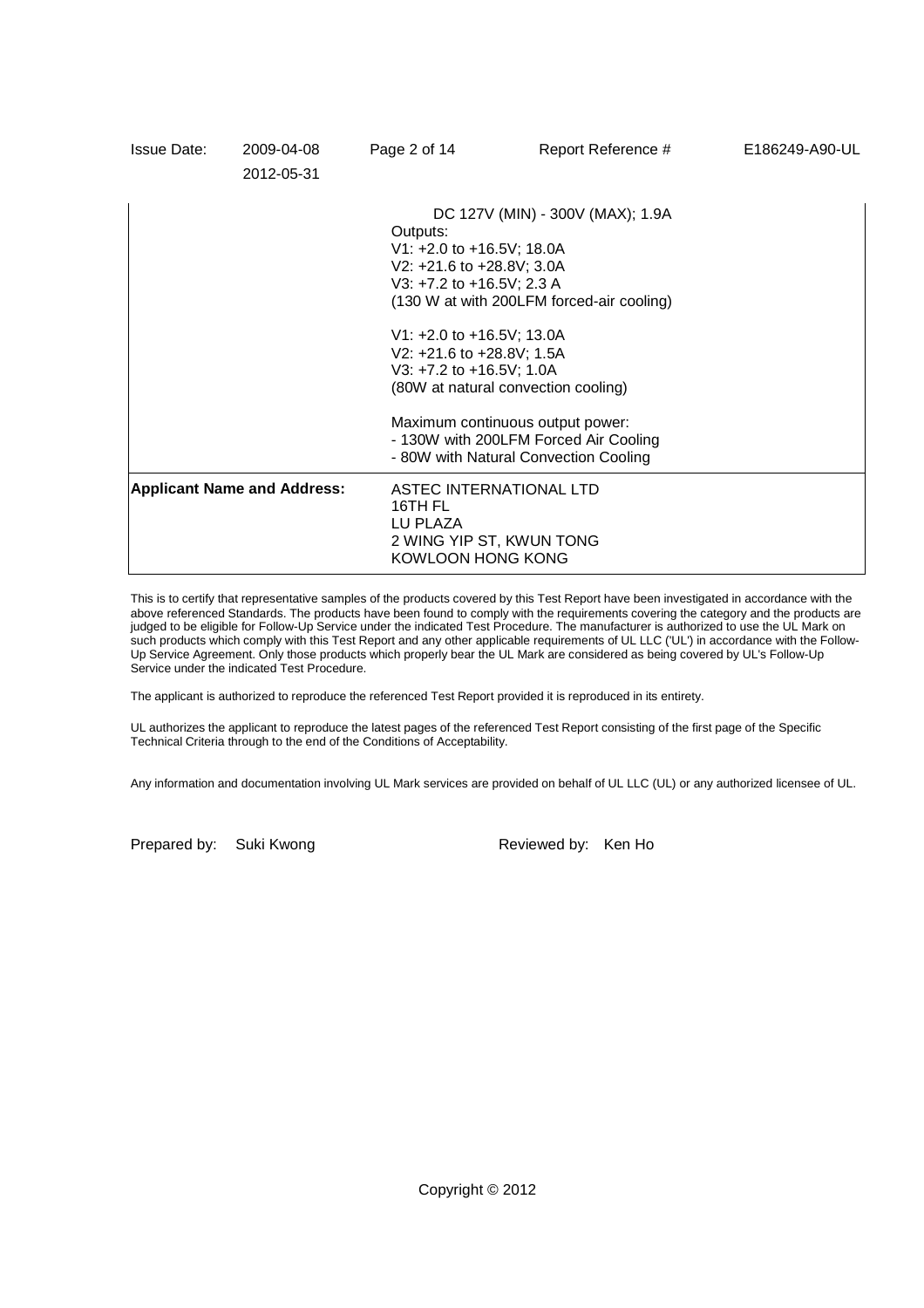| <b>Issue Date:</b> | 2009-04-08 | Page 3 of 14 |
|--------------------|------------|--------------|
|                    | 2012-05-31 |              |

# Report Reference # E186249-A90-UL

# **Supporting Documentation**

The following documents located at the beginning of this Procedure supplement the requirements of this Test Report:

- A. Authorization The Authorization page may include additional Factory Identification Code markings.
- B. Generic Inspection Instructions
	- i. Part AC details important information which may be applicable to products covered by this Procedure. Products described in this Test Report must comply with any applicable items listed unless otherwise stated in the body of this Test Report.
	- ii. Part AE details any requirements which may be applicable to all products covered by this Procedure. Products described in this Test Report must comply with any applicable items listed unless otherwise stated in the body of each Test Report.
	- iii. Part AF details the requirements for the UL Certification Mark which is not controlled by the technical standard used to investigate these products. Products are permitted to bear only the Certification Mark(s) corresponding to the countries for which it is certified, as indicated in each Test Report.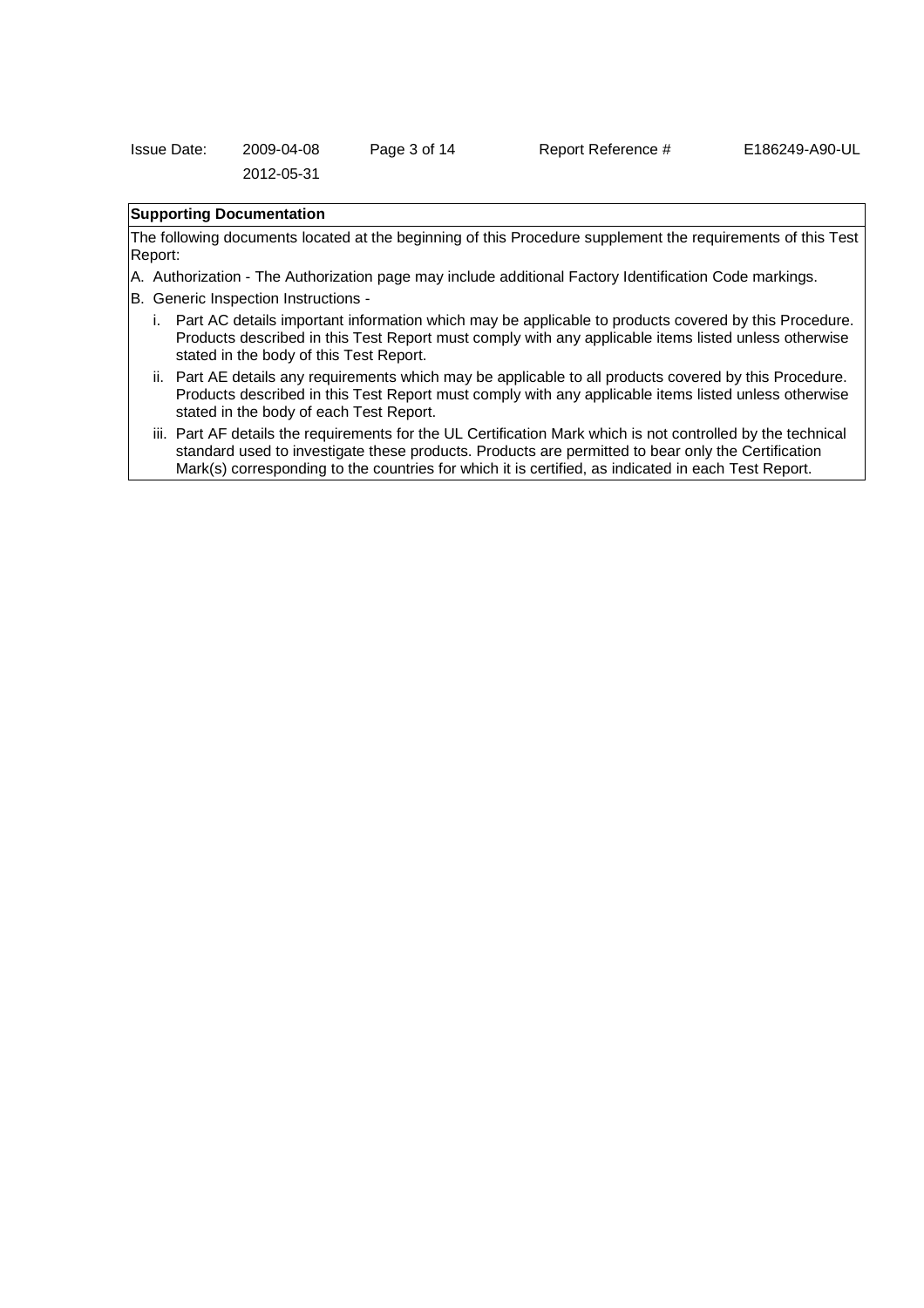| Issue Date: | 2009-04-08 | Page 4 of 14 |
|-------------|------------|--------------|
|             | 2012-05-31 |              |

Report Reference # E186249-A90-UL

# **Product Description**

Switching Power Supply for Building-In

#### **Model Differences**

V1 and V2 outputs are exactly the same for models LPT100A-M and LPT100B-M except only for V3 which is:

| $LPT100A-M:$          | $LPT100B-M:$        |
|-----------------------|---------------------|
| $V3: +7.2$ to $+16.5$ | $V3: -7.2$ to -16.5 |

V1 and V3 outputs are exactly the same for models LPT100A-M and LPT100C-M except only for V2 which is:

| $LPT100A-M:$          | LPT100C-M:             |
|-----------------------|------------------------|
| $V2: +2.0$ to $+16.5$ | $V2: +21.6$ to $+28.8$ |

Model LPT101-M is identical to Model LPT100A-M except for model designation.

Model LPT102-M and LPT103-M is identical to Model LPT100B-M except for model designation.

Model LPT104-M is identical to Model LPT100C-M except for model designation.

## **Technical Considerations**

- Equipment mobility : for building-in
- **Connection to the mains : To be considered in end system**
- Operating condition : continuous
- Access location : Consider in end product
- Over voltage category (OVC) : OVC II
- Mains supply tolerance (%) or absolute mains supply values : +10%, -10%
- Tested for IT power systems : No
- IT testing, phase-phase voltage (V) : -
- Class of equipment : Class I (earthed)
- Considered current rating (A) : 20
- Pollution degree (PD) : PD 2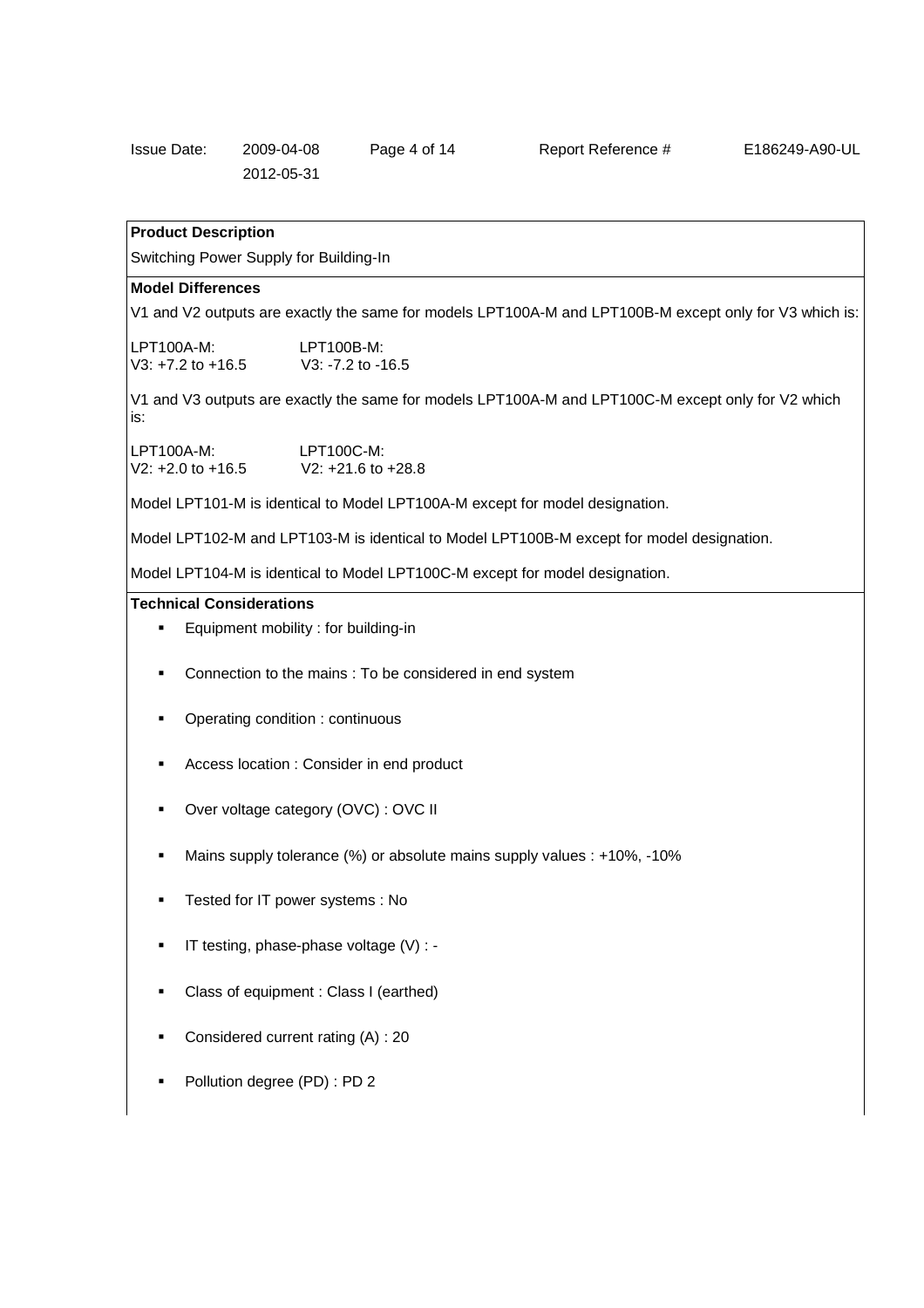| <b>Issue Date:</b> | 2009-04-08 | Page 5 of 14 |  |
|--------------------|------------|--------------|--|
|                    | 2012-05-31 |              |  |

Report Reference # E186249-A90-UL

- IP protection class : IP X0
- Altitude of operation (m) : 4000
- Altitude of test laboratory (m) : <2000
- Mass of equipment  $(kq)$  : < 1.0
- The product was submitted and evaluated for use at the maximum ambient temperature (Tma) permitted by the manufacturer's specification of: 50°C
- The means of connection to the mains supply is: AC/DC Input terminal
- The product is intended for use on the following power systems: TT , TN
- The product was investigated to the following additional standards: EN 60950-1:2006+ A11:2009 (which includes all European national differences, including those specified in this test report).
- The following are available from the Applicant upon request: Installation (Safety) Instructions / Manual
- The equipment is also intended to operate at elevations up to 4000m. Clearance distances were calculated using IEC 60664-1, table A.2, correction factor 1.29.

### **Engineering Conditions of Acceptability**

For use only in or with complete equipment where the acceptability of the combination is determined by UL LLC. When installed in an end-product, consideration must be given to the following:

- The following Production-Line tests are conducted for this product: Electric Strength , ,
- The end-product Electric Strength Test is to be based upon a maximum working voltage of: Primary-SELV: 287.8 Vrms, 460 Vpk, Primary-Earthed Dead Metal: 270.2 Vrms, 442 Vpk,
- The following secondary output circuits are SELV: All outputs
- The following secondary output circuits are at non-hazardous energy levels: All outputs
- The power supply terminals and/or connectors are: Not investigated for field wiring
- The maximum investigated branch circuit rating is: 20 A
- The investigated Pollution Degree is: 2